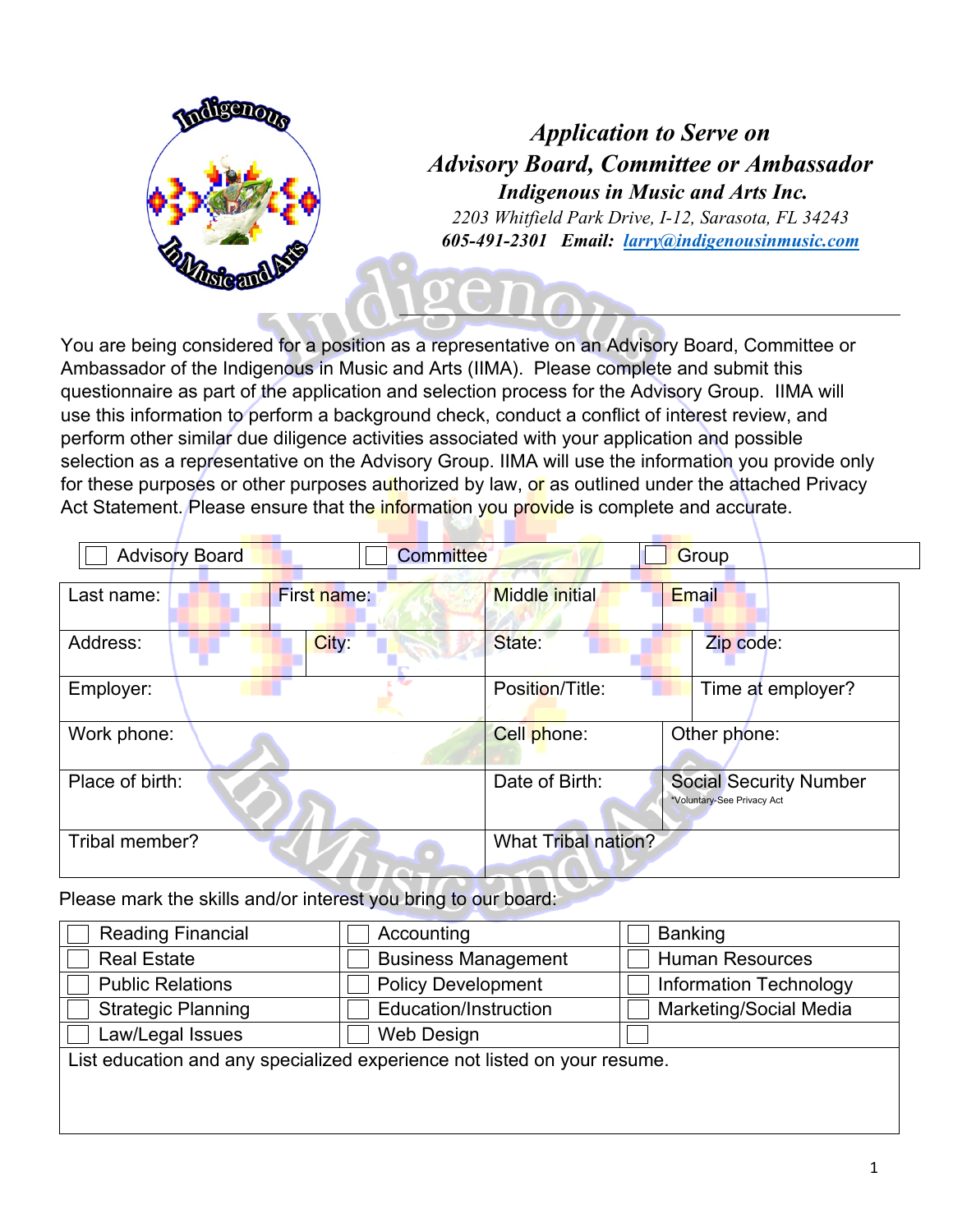| Why are you interested in serving as an Indigenous in Music and Arts board member?<br>enon<br>1. Have you ever been convicted of a felony? (A felony is defined as any violation of law<br>punishable by imprisonment longer than one year).<br>Yes - Please explain on the attached continuation sheet.<br>No<br>2. Are you a US Citizen?<br>Yes<br>No – If no, do you have a permanent residency status?<br>Yes<br>No<br>3. Have you been a party to a civil or criminal action involving a financial institution?<br>Yes - Please explain on the attached continuation sheet.<br>No<br>4. Are you now or have you in the last year been subject to the registration and reporting<br>requirements of the Lobbying Disclosure Act (2 U.S.C. 1605)?<br>Yes - Please explain on the attached continuation sheet.<br>No?<br>5. Are you currently engaged in any business before the IIMA?<br>Yes - Please explain on the attached continuation sheet.<br>No<br>6. Have you failed to pay any tax, penalty, or interest liability during the current or last three<br>calendar years within forty-five (45) days of the date of which the IRS gave notice of the<br>amount due and request for payment?<br>Yes - Please explain on the attached continuation sheet.<br>No<br>7. Have you now or ever been under investigation by the IRS for possible criminal offenses?<br>Yes - Please explain on the attached continuation sheet.<br>No | List other affiliations and/or service as a community leader that would benefit you in your role as a<br>member of the advisory group. |  |  |  |  |
|------------------------------------------------------------------------------------------------------------------------------------------------------------------------------------------------------------------------------------------------------------------------------------------------------------------------------------------------------------------------------------------------------------------------------------------------------------------------------------------------------------------------------------------------------------------------------------------------------------------------------------------------------------------------------------------------------------------------------------------------------------------------------------------------------------------------------------------------------------------------------------------------------------------------------------------------------------------------------------------------------------------------------------------------------------------------------------------------------------------------------------------------------------------------------------------------------------------------------------------------------------------------------------------------------------------------------------------------------------------------------------------------------------------------------------------|----------------------------------------------------------------------------------------------------------------------------------------|--|--|--|--|
|                                                                                                                                                                                                                                                                                                                                                                                                                                                                                                                                                                                                                                                                                                                                                                                                                                                                                                                                                                                                                                                                                                                                                                                                                                                                                                                                                                                                                                          |                                                                                                                                        |  |  |  |  |
|                                                                                                                                                                                                                                                                                                                                                                                                                                                                                                                                                                                                                                                                                                                                                                                                                                                                                                                                                                                                                                                                                                                                                                                                                                                                                                                                                                                                                                          |                                                                                                                                        |  |  |  |  |
|                                                                                                                                                                                                                                                                                                                                                                                                                                                                                                                                                                                                                                                                                                                                                                                                                                                                                                                                                                                                                                                                                                                                                                                                                                                                                                                                                                                                                                          |                                                                                                                                        |  |  |  |  |
|                                                                                                                                                                                                                                                                                                                                                                                                                                                                                                                                                                                                                                                                                                                                                                                                                                                                                                                                                                                                                                                                                                                                                                                                                                                                                                                                                                                                                                          |                                                                                                                                        |  |  |  |  |
|                                                                                                                                                                                                                                                                                                                                                                                                                                                                                                                                                                                                                                                                                                                                                                                                                                                                                                                                                                                                                                                                                                                                                                                                                                                                                                                                                                                                                                          |                                                                                                                                        |  |  |  |  |
|                                                                                                                                                                                                                                                                                                                                                                                                                                                                                                                                                                                                                                                                                                                                                                                                                                                                                                                                                                                                                                                                                                                                                                                                                                                                                                                                                                                                                                          |                                                                                                                                        |  |  |  |  |
|                                                                                                                                                                                                                                                                                                                                                                                                                                                                                                                                                                                                                                                                                                                                                                                                                                                                                                                                                                                                                                                                                                                                                                                                                                                                                                                                                                                                                                          |                                                                                                                                        |  |  |  |  |
|                                                                                                                                                                                                                                                                                                                                                                                                                                                                                                                                                                                                                                                                                                                                                                                                                                                                                                                                                                                                                                                                                                                                                                                                                                                                                                                                                                                                                                          |                                                                                                                                        |  |  |  |  |
|                                                                                                                                                                                                                                                                                                                                                                                                                                                                                                                                                                                                                                                                                                                                                                                                                                                                                                                                                                                                                                                                                                                                                                                                                                                                                                                                                                                                                                          |                                                                                                                                        |  |  |  |  |
|                                                                                                                                                                                                                                                                                                                                                                                                                                                                                                                                                                                                                                                                                                                                                                                                                                                                                                                                                                                                                                                                                                                                                                                                                                                                                                                                                                                                                                          |                                                                                                                                        |  |  |  |  |
|                                                                                                                                                                                                                                                                                                                                                                                                                                                                                                                                                                                                                                                                                                                                                                                                                                                                                                                                                                                                                                                                                                                                                                                                                                                                                                                                                                                                                                          |                                                                                                                                        |  |  |  |  |
|                                                                                                                                                                                                                                                                                                                                                                                                                                                                                                                                                                                                                                                                                                                                                                                                                                                                                                                                                                                                                                                                                                                                                                                                                                                                                                                                                                                                                                          |                                                                                                                                        |  |  |  |  |
|                                                                                                                                                                                                                                                                                                                                                                                                                                                                                                                                                                                                                                                                                                                                                                                                                                                                                                                                                                                                                                                                                                                                                                                                                                                                                                                                                                                                                                          |                                                                                                                                        |  |  |  |  |
|                                                                                                                                                                                                                                                                                                                                                                                                                                                                                                                                                                                                                                                                                                                                                                                                                                                                                                                                                                                                                                                                                                                                                                                                                                                                                                                                                                                                                                          |                                                                                                                                        |  |  |  |  |
|                                                                                                                                                                                                                                                                                                                                                                                                                                                                                                                                                                                                                                                                                                                                                                                                                                                                                                                                                                                                                                                                                                                                                                                                                                                                                                                                                                                                                                          |                                                                                                                                        |  |  |  |  |
|                                                                                                                                                                                                                                                                                                                                                                                                                                                                                                                                                                                                                                                                                                                                                                                                                                                                                                                                                                                                                                                                                                                                                                                                                                                                                                                                                                                                                                          |                                                                                                                                        |  |  |  |  |
|                                                                                                                                                                                                                                                                                                                                                                                                                                                                                                                                                                                                                                                                                                                                                                                                                                                                                                                                                                                                                                                                                                                                                                                                                                                                                                                                                                                                                                          |                                                                                                                                        |  |  |  |  |
|                                                                                                                                                                                                                                                                                                                                                                                                                                                                                                                                                                                                                                                                                                                                                                                                                                                                                                                                                                                                                                                                                                                                                                                                                                                                                                                                                                                                                                          |                                                                                                                                        |  |  |  |  |
|                                                                                                                                                                                                                                                                                                                                                                                                                                                                                                                                                                                                                                                                                                                                                                                                                                                                                                                                                                                                                                                                                                                                                                                                                                                                                                                                                                                                                                          |                                                                                                                                        |  |  |  |  |
|                                                                                                                                                                                                                                                                                                                                                                                                                                                                                                                                                                                                                                                                                                                                                                                                                                                                                                                                                                                                                                                                                                                                                                                                                                                                                                                                                                                                                                          |                                                                                                                                        |  |  |  |  |
|                                                                                                                                                                                                                                                                                                                                                                                                                                                                                                                                                                                                                                                                                                                                                                                                                                                                                                                                                                                                                                                                                                                                                                                                                                                                                                                                                                                                                                          |                                                                                                                                        |  |  |  |  |
|                                                                                                                                                                                                                                                                                                                                                                                                                                                                                                                                                                                                                                                                                                                                                                                                                                                                                                                                                                                                                                                                                                                                                                                                                                                                                                                                                                                                                                          |                                                                                                                                        |  |  |  |  |
|                                                                                                                                                                                                                                                                                                                                                                                                                                                                                                                                                                                                                                                                                                                                                                                                                                                                                                                                                                                                                                                                                                                                                                                                                                                                                                                                                                                                                                          |                                                                                                                                        |  |  |  |  |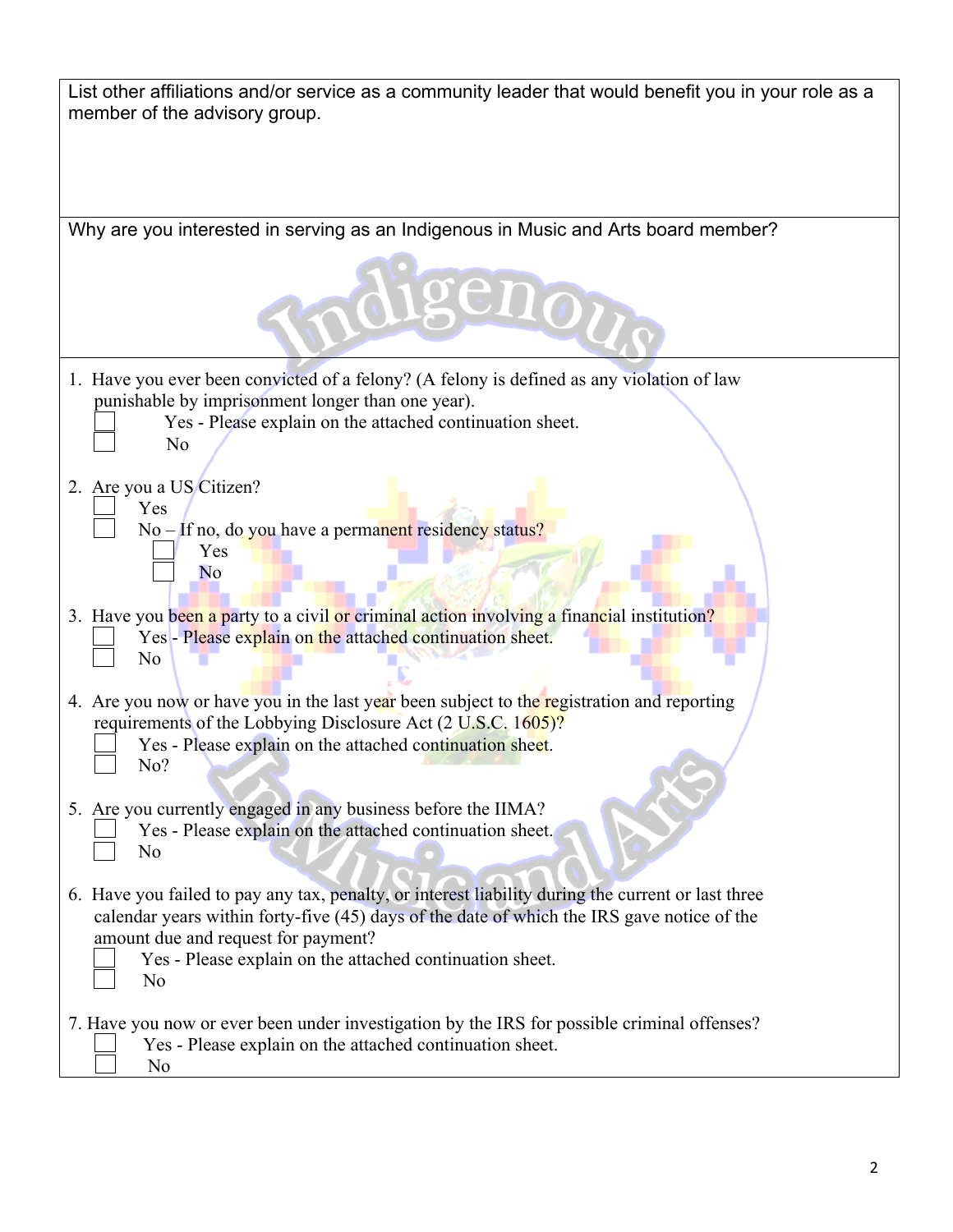# **PRIVACY ACT STATEMENT**

The information that you provide will be used by the Indigenous Grown Inc (IGI) to determine qualifications, suitability, and availability for service on advisory boards, committees, ambassador or other similar groups. The information will be used to conduct background clearances and/or for annual reports on advisory boards, committees, ambassador or other similar groups. The information will be used by and disclosed to employees, contractors, agents, and others authorized by the **IIMA** to receive this information to assist in related activities. The information may also be disclosed to:

(1) Appropriate agencies, entities, and persons when: (a) the **IIMA** suspects or has confirmed that the security or confidentiality of information in the system of records has been compromised; (b) the **IIMA** has determined that, as a result of the suspected or confirmed compromise, there is a risk of harm to economic or property interests, identity theft or fraud, or harm to the security or integrity of this system or other systems or programs (whether maintained by the **IIMA** or another agency or entity) that rely upon the compromised information; and (c) the disclosure made to such agencies, entities, and persons is reasonably necessary to assist in connection with the **IIMA's** efforts to respond to the suspected or confirmed compromise and prevent, minimize, or remedy such harm;

(2) Another federal or state agency to (a) permit a decision as to access, amendment or correction of records to be made in consultation with or by that agency, or (b) verify the identity of an individual or the accuracy of information submitted by an individual who has requested access to or amendment or correction of records;

(3) To the Office of the President in response to an inquiry from that office made at the request of the subject of a record or a third party on that person's behalf;

(4) Congressional offices in response to an inquiry made at the request of the individual to whom the record pertains;

(5) Contractors, agents, or other authorized individuals performing work on a contract, service, cooperative agreement, job, or other activity on behalf of the **IIMA** or Federal Government and who have a need to access the information in the performance of their duties or activities;

(7) To the public in the form of names, affiliations, and other pertinent biographical information of board or committee members; and

(8) Appropriate agencies, entities, and persons to the extent necessary to obtain information relevant to making a determination of whether an individual is eligible to serve on a IGI board or committee.

The collection of this information is authorized by Pub. L. No. 111-203, Title X, sections 1011, 1012, 1014, codified at 12 U.S.C. §§5491, 5492, 5494. Providing your identifying information is voluntary, but not doing so may result in non-selection of a prospective advisory board, committee, ambassador or other similar group membership. However, failure to provide your Social Security number may not be the reason for non-select.